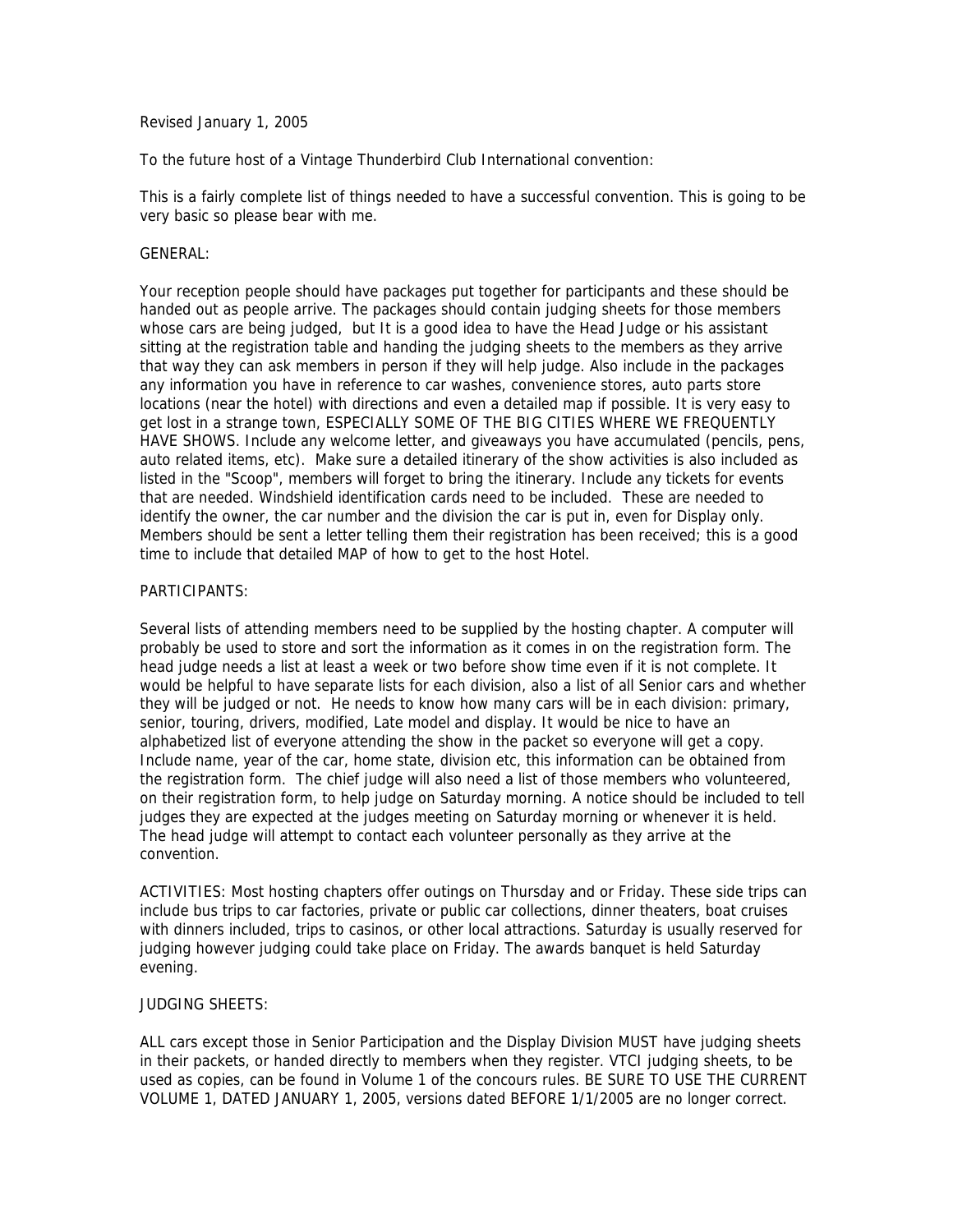Also make sure when you have these copied you only copy on one side of the page, the back is to be left blank. Judges can't "share" a sheet. The Drivers Division cars sheets include only those which pertain to the Drivers Division, do not include the engine compartment sheet or the trunk sheet. It says "Drivers Only" on those sheets. This continues with Senior/Primary, Touring, Late Model and Modified. Make sure every car has its own distinctive number, there is a sample numbering system at the end of this information. Have someone put this number on at the least the first judging sheet of each package. Have at least three extra sets of complete judging sheets for every Division on hand for last minute arrivals and those members who decide to change their Division, there will be some. Do not staple the sheets together, use paper clips. When we begin judging these sheets must be separated and staples tend to tear the paper. Instruct the participants to have the judging sheets available in their car on Saturday morning. Their names and car number should be on the first page and the car number on all the other pages. Members should be told to read the first page of he judging sheet and fill out their address and other information needed there. Judging will start on time and everyone must be ready and finished cleaning at the stated time. Someone should be assigned to walk through the concours field about ten minutes before the appointed time to begin judging to advise the members that the appointed time is near and all preparations MUST BE completed by that time.

# NOTE: CARS MAY BE TRAILERED IN ANY DIVISION BEGINNING JAN. 2005 WITH NO PENALTY. THE ONLY PLACE TRAILERED CARS COME INTO PLAY NOW IS FOR BEST OF SHOW IN THE SENIOR/PRIMARY DIVISIONS

#### PEOPLES CHOICE BALLOTS:

These ballots are to be used by the members to vote for their favorite Display Division car. A sample is also in Volume 1 of the concours rules but you can make your own if you like. Each registration package should have one ballot included for the member to choose which car they like the best in each DISPLAY class. There is a space for five categories, the first being 1955 to 1957. The open and closed areas are for 1958 through 1966 birds. Another section of the ballot is for all cars from 1967 through 1997 and another section for the current models (2002 - 2005). There could be at least fifteen (15) display class trophies presented, if there are enough cars to fill the classes. Three for 1955 through 1957, three for open 1958 through 1966 open cars, three for closed 1958 through 1966 closed cars, three for cars from 1967 to 1997 and three for the current models (2002-2005). You may alter this arrangement according to the numbers of cars at the show, the number 15 is just a suggested number. The ballot will have only one place for each class, people will vote for only one car in each class, not three. Then the car with the most votes will be awarded 1st, the second most votes 2nd and the third, 3rd. A distinct color for the display car window sheet would help identify them as well as the same color of the ballot, say bright yellow, different from the judged cars. Park display cars together, away from the judged cars in order of year, 55 then 56 up to present. We always have people voting for concours cars instead of display cars, the different colored window card and ballot seems to help this problem. A box should be supplied for ballots on the judging field with instructions to deposit the ballot by 1 PM.

## JUDGES:

It is necessary to have 7 judges for each 15 cars. The rules state that it should not take more than 10 minutes to judge a car but the time taken going over the sheets with the owner and finding the next car to judge will increase the total time to 15 to 20 minutes per car, not all judging time. Therefore 15 cars would equal 4 to 5 hours of work. If we start at 9 a.m. we could finish at 2 p.m. before it gets too hot. This is ideal; unfortunately most situations are not ideal. The judges will need breaks during the day and if the judging is going to continue after lunch, supply the judges with cool drinks. The hosting chapter should provide a light lunch for the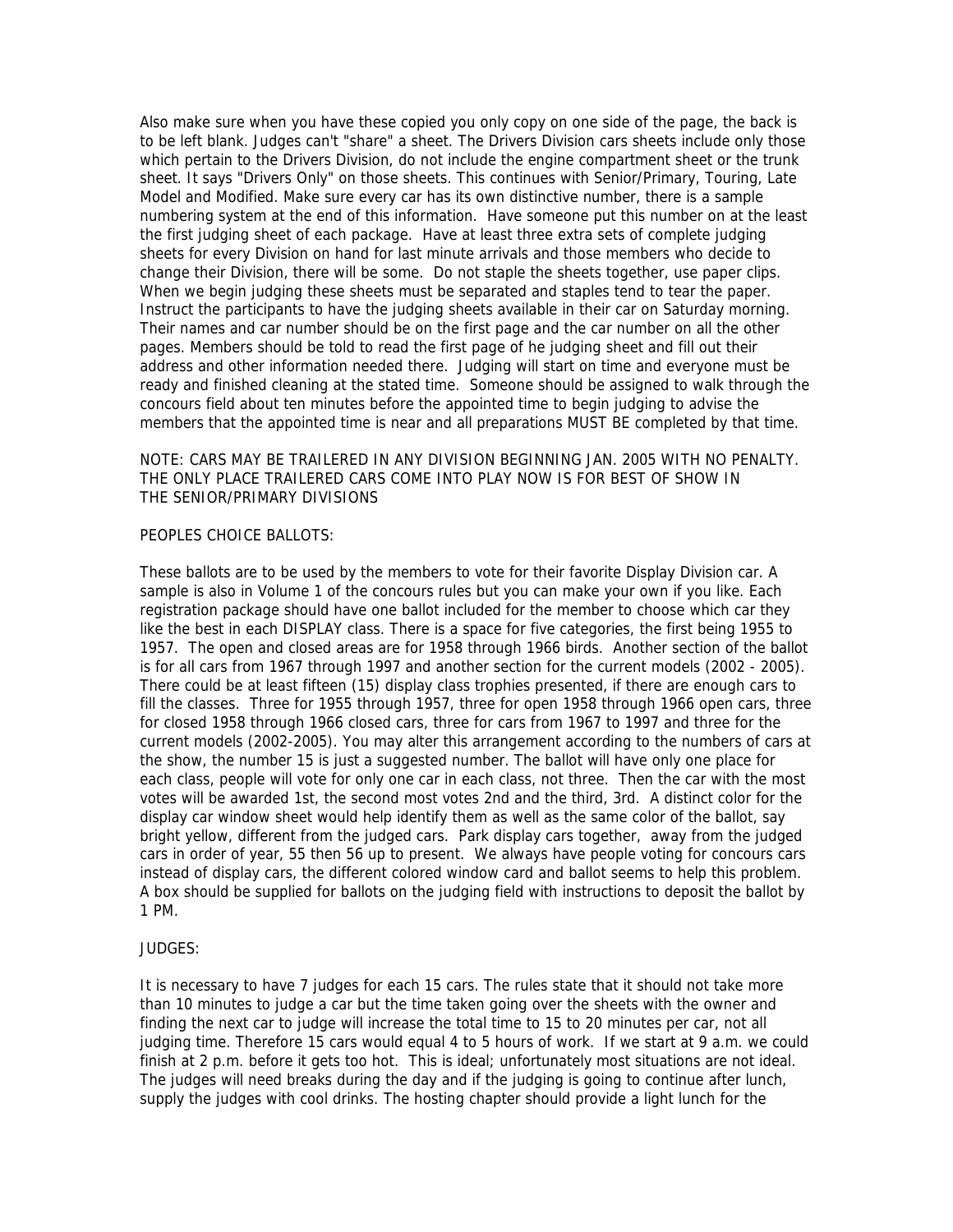judges if judging will go into the afternoon. Sub sandwiches, chips and drinks are suggested. Pencils and clip boards are needed for each judge. Most members have a clip board at home, have them bring them in, put their names on them and they will get them back at the conclusion of the show. It would be handy if a 20' by 20' canopy (no sides) could be erected on the parking lot, if it rains you could do the judging under the tent and if it doesn't you could use it for shade, it is usually hot on parking lots. If you could find three young, slim members, who would be willing to volunteer to judge undercarriages that would be a big help. They should be supplied with a 3' X 6' piece of light plastic, carpeting or fender cover to lay on. This is probably one of the hardest parts of the car to judge.

Team captains run the judging. They do not actually judge but are in charge of each team. The team captain should be very knowledgeable about our system and the cars, he/she will be expected to answer questions from the judging team. A meeting with the head judge and team captains should be held the day before judging and a general judges/owners meeting on the day of judging. The team captains need to have specific instructions and detailed direction from the Chief Judge. The judges will be taking their lead from the team captain. The hosting chapter should supply at least one judging team (seven people) these can be ladies and even younger members (over 18), they won't necessarily be on the same team. Two people will be needed as runners, taking the judging sheets from the field to the tally room. These can be children (over 10) or any adult member. The chief judge or his assistant should be available on the field until all cars are judged and should personally check every set of judging sheets before they are taken to the tally room. If there are over 50 cars to be judged the chief judge may need an assistant to check the sheets for errors or omissions. The chief judge is responsible for the accuracy of the judging sheets and should check them before the banquet and prepare a list of winners. If you could contact Ford or a local dealer it would be nice if you could supply base ball caps for the judges, about 30 would be needed. A judge will not judge his/her own car, the team captain will step in if needed

## TALLY ROOM:

Three or four people will be needed to tally the points. They will be required to be in the tally room from about 9:00a.m. to about 3 p.m. depending on the number of cars judged. The room should be large enough for them to work without getting in each others way. Several tables will be needed for the tally room. We have used hospitality rooms in the past; something near the parking lot is preferred. It is very beneficial if at least one of the talliers has some past experience in counting these numbers and takes charge. The chief judge should supply forms for the tabulation of the final standings. The chief judge will also oversee the final standings and check from time to time on the progress of the talliers. It is the chief judges responsibility to put the final awards list together and read them off at the banquet.

## PARKING LOT:

An orderly parking lot is a must. We need to have plenty of room to open doors without hitting the member's car next door. The usual rule of thumb is two cars for every three marked parking places. Gray duck tape can be used to mark each place, just stick a small piece on the blacktop and write the number of the car on it with a black marker, or simply write the car number on the pavement with chalk, it will soon fade away. The cars should be separated into groups, Seniors being judged, Seniors participating and not being judged, Primary cars listed in year groups for judging purposes. Drivers, touring, late models and modified division cars. Display division, cars should be in a separate area and lined up by year, oldest to newest. ALL SENIOR CARS SHOULD BE GIVEN PREFERENCE AND PARKED AS CLOSE TO THE HOTEL DOOR AS POSSIBLE AND JUDGED FIRST. Judged classes are next and display classes are farthest from the hotel, there are reasons for this arrangement. The senior cars should be where everyone can see them and given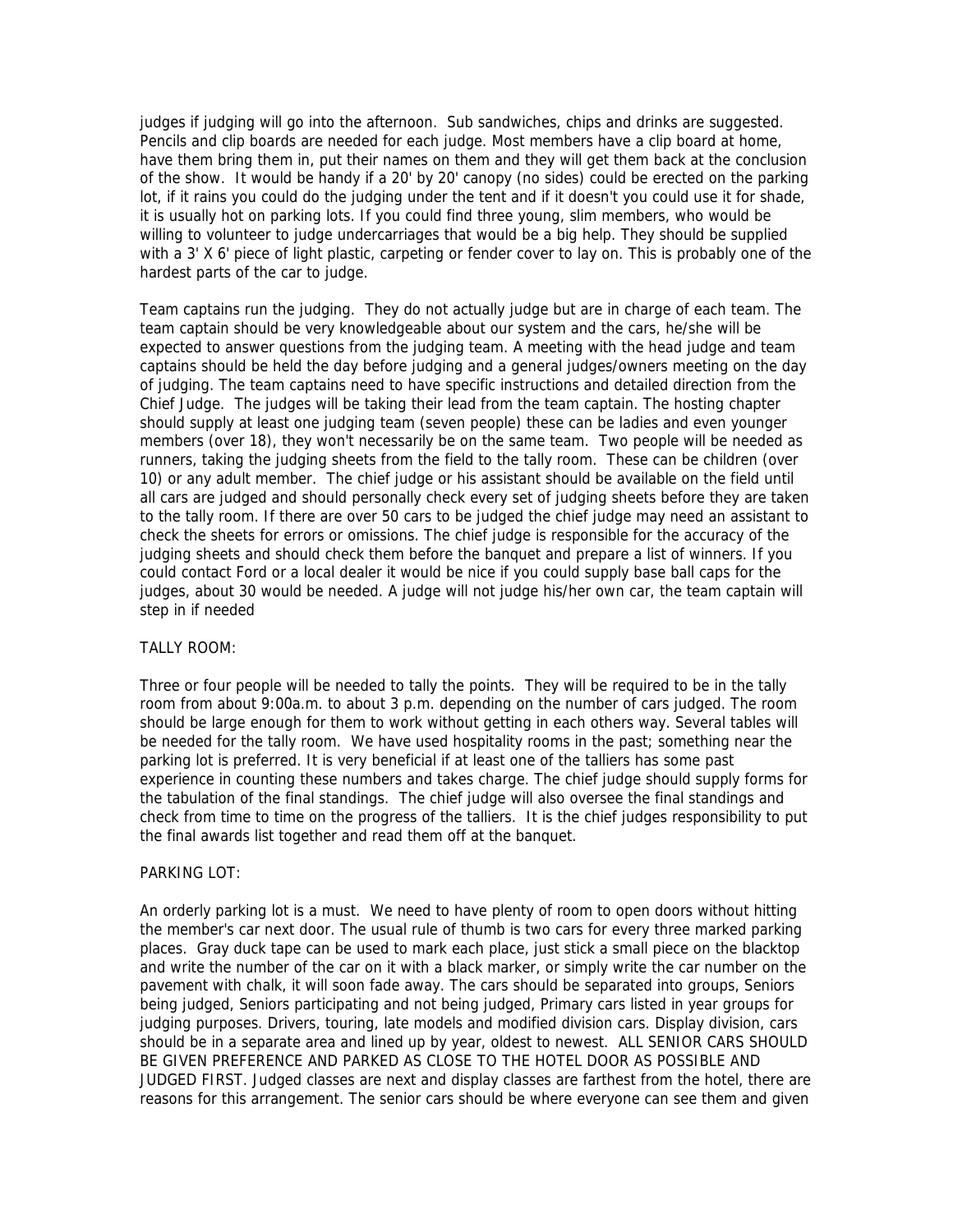special status. Owners should be advised upon arrival where they are assigned to park and that they should use that space the entire time they are at the show, except when washing or servicing, of course. A map of the parking lot with spaces listed for each member would be helpful. Someone from the hosting chapter needs to be in charge of the parking lot and be available all day on Friday and Saturday until judging is over, try to keep spectators cars out of the judging area. There will be other hotel guests and local people who will want to drive through the show cars, don't let them. They are welcome to look at our show cars but not from their car, driving up and down the rows of show cars, and keep kids with bicycles out of the judging area as well. A car wash location at the hotel is needed with at least two (2) hoses and buckets for washing cars.

#### Awards:

Judging divisions are listed below, check volume 1 of the concours rules for a detailed explanation of each division and at the end of these instructions is a detailed list for your use.

1. Senior Participation (not judged, participation award) Thunderbirds that have attained a first place at a previous international show only, check the entries.

2. Senior Concours (fully judged) Thunderbirds that have attained a first place at a previous international show only, check the entries.

- 3. Primary Concours (fully judged) all 1955 to 1979 Thunderbirds
- 4. Touring (partially judged) 1955 to 1979 Thunderbirds
- 5. Drivers (partially judged) 1955 to 1979 Thunderbirds
- 6. Modified (fully judged) any year Thunderbird
- 7. Late Model (fully judged) 1980 to 1997 Thunderbirds

8. Display (judged by ballot of the participants)

Display is divided into classes as follows:

| A. 1955-1957 all models   | (1st, 2nd, 3rd) |
|---------------------------|-----------------|
|                           |                 |
| B. 1958-1966 convertibles | (1st, 2nd, 3rd) |
|                           |                 |
| C. 1958-1966 hardtops     | (1st, 2nd, 3rd) |
|                           |                 |
| D. 1967-1997              | (1st, 2nd, 3rd) |
|                           |                 |
| E. 2002-2005              | (1st, 2nd, 3rd) |
|                           |                 |
|                           |                 |

These classes may be altered according to the number and years of cars at the show.

#### Explanation:

All Senior Participation owners will receive an award which states "Senior Participation" and anything else you would like to put on the trophy. A check of the Senior winners list is needed, there are some members who think if they are old (over 65) their car qualifies for Senior Division, it has happened.

All Concours (full point judged) cars, both primary and senior, trophies will state "Concours Division" and then the place earned, first, second or third, and whatever else you would like to put on the award.

All other divisions' trophies should state which division they represent and the place earned, first, second, or third and whatever else the hosting chapter would like to add.

The specific wording on the trophies as I have outlined here is very important. Many chapters get a generic trophy and affix a metal tag on it to give to all winners, with different designations on the metal tag. It seems to simplify and cut costs. You will have to estimate the number of trophies you will need according to the number of registrations, this number should be known about a month before the show, however there are always a few members who do not register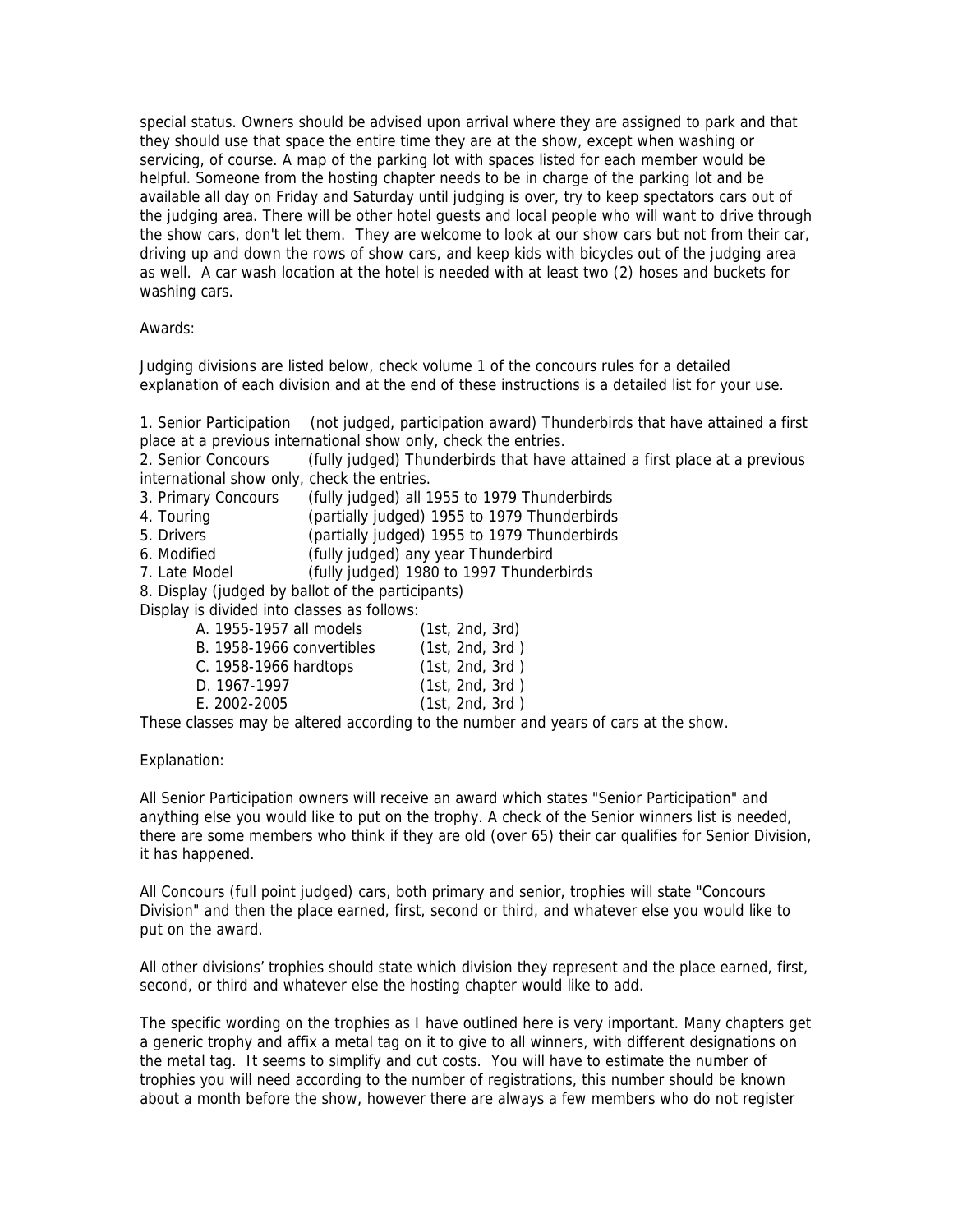until the last minute for whatever reason. There are a maximum of fifteen Display class trophies except for a tie. The trophies do not have to be the same as the others but can be. The wording on the trophies MUST be specific, as stated.

The hosting chapter may decide to have a "Best of Division" trophy, for each division, other than Senior/Primary; this is acceptable but not necessary.

There will be TWO BEST OF SHOW TROPHIES given from cars judged in the PRIMARY/SENIOR Divisions. One for best driven and one for best trailered and it should say "Driven" or "Trailered" on the plaque. At the yearly "International" convention the Best of Show Trophies must say "The Larry J. Seyfarth" Best of Show award, as proclaimed by the board of directors. You will have to monitor which cars are trailered either at the initial registration or from the registration sheets. The awards will be presented after the banquet on Saturday night.

# HOSPITALITY:

I am sure you are concerned with taking care of the needs of our members. I don't know what you are planning in the way of snacks, drinks, or a hospitality suite. The only comment I have here is make sure you have plenty of soft drinks on hand and lots of DIET, don't run out. I am sure it will be hot and everyone will be constantly thirsty. When we did the show in Hannibal, Missouri we started buying 24 pack cans of soft drinks a month before the show as we found a sale. We had all kinds of brands and our members stored them at their homes and brought them to the show it worked out just fine. We paid for them out of our pockets, this may not work with you but it did for us. We found we could buy brand name soft drinks as low as three 24 can cartons for \$10. on sale, something to think about. You could also look into one of those big insulated containers filled with lemonade, the kind that holds about ten gallons and has a spigot at the bottom. I am sure that would be a big hit especially under the canopy on the parking lot.

#### BANQUET:

Some chapters have a head table and some don't, it is the choice of the hosting chapter. If there is no head table then a podium and microphone system are necessary located where all the members can see the speaker. All dignitaries should be acknowledged such as the club president, any chapter presidents, any other national officers, the people in your club who put the show together. The chief judge should personally thank the judges and talliers. They will be asked to stand at their tables as their names are read. A certificate of appreciation for each tallier and judge is a nice touch. If you have any door prizes to give away don't take a lot of time doing it. If there are enough prizes for every participant then put them in paper bags and pile them in a corner and let each table go en masse to get one. This will facilitate the activity. If there are limited prizes then devise a quick way of dispensing them. Some chapters raffle off a large item, some have even raffled off a car, some just give cash in the form of a 50-50 drawing, this is the hosting chapters choice. Someone from the hosting chapter needs to be designated as the official photographer to supply the club with pictures for the Scoop. A write up will also be needed including information about the show, and a list of the winners. I am sure you have read these show articles in past Scoops.

Use of the registration form designed by the VTCI is mandatory, it is complete and you will not have to worry leaving something out. We made it uniform and as simple as possible.

One final note, ALL cars judged must be owned by a VTCI member, or signed up at the start of the show AND ALL JUDGES MUST BE MEMBERS OF THE VTCI.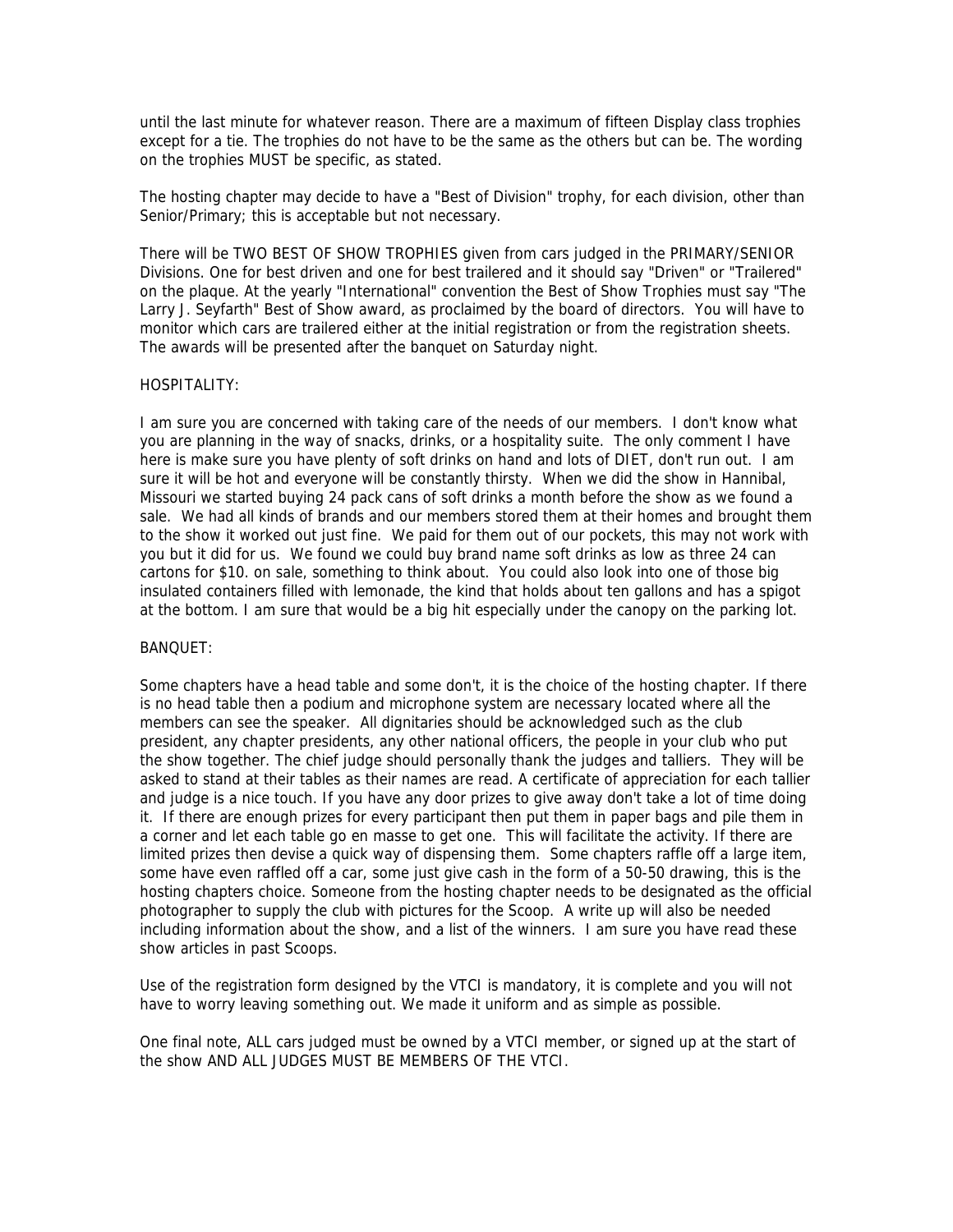Please, Please, call the chief judge if you have any questions on judging. I am sure we are all going to have a great time.

JUDGING DIVISIONS

WE HAVE 8 DIVISIONS AVAILABLE TO OUR MEMBERS, 6 ARE JUDGED

1. SENIOR, Judged, same as Primary, are eligible for "Best of Show" These cars are previous first place winners at a past "International" convention. 7 judges needed 300 points, see note #1

- 2. SENIOR PARTICIPATION, NOT JUDGED, AUTOMATIC AWARD.
- 3. PRIMARY, Fully judged, eligible for "Best of show" 7 judges needed All 1955 - 1979 cars entered should be lined up by year, older to newer 300 points, see note #1
- 4. TOURING, Partially judged, not eligible for "Best of Show" 6 judges needed Only 1955 through 1979 Thunderbirds are eligible, whole car judged except undercarriage. Cars may have certain modifications at no deduction, see volume one. 285 points, see note #2.
- 5. DRIVER, Partially judged, not eligible for "Best of Show" 5 judges needed Only 1955 through 1979 Thunderbirds are eligible, Engine, Trunk and Undercarriage not judged. Modifications will be deducted. 200 point judging, see note #3.
- 6. LATE MODEL, Full judged, not eligible for "Best of Show" 7 judges needed. Only 1980 through 1997 Thunderbirds are eligible. Deductions for modifications 300 point judging see note #1.
- 7. MODIFIED, Fully judged, 7 judges needed, not eligible for "Best of Show". No deductions for modifications. All years are eligible. 300 point judging see note #1.
- 8. DISPLAY, NOT JUDGED, VOTED BY MEMBERS ON SPECIAL SUPPLIED BALLOT CLASSES 1. 55-57
	- 2. 58-66 open
	- 3. 58-66 closed
	- 4. 67-97
	- 5. 2002-2005

Trophy eligibility is determined by members vote, first, second and third in each class.

DUE TO THE MINIMUM POINT SCORED RULE THERE IS NO NEED FOR CLASSES EXCEPT IN THE DISPLAY DIVISION

It is a good idea to put all the Senior/Primary, Drivers and Touring cars together, in other words all the 55-57 models within these Divisions together and all the 58-60 models together, etc. This makes it easier for the judges to find them since we use the same judging material for all of these divisions. Late models and Modified cars need to be separated from the other divisions. Keep the Senior Participation cars close to the other Senior cars, not with the Display Division.